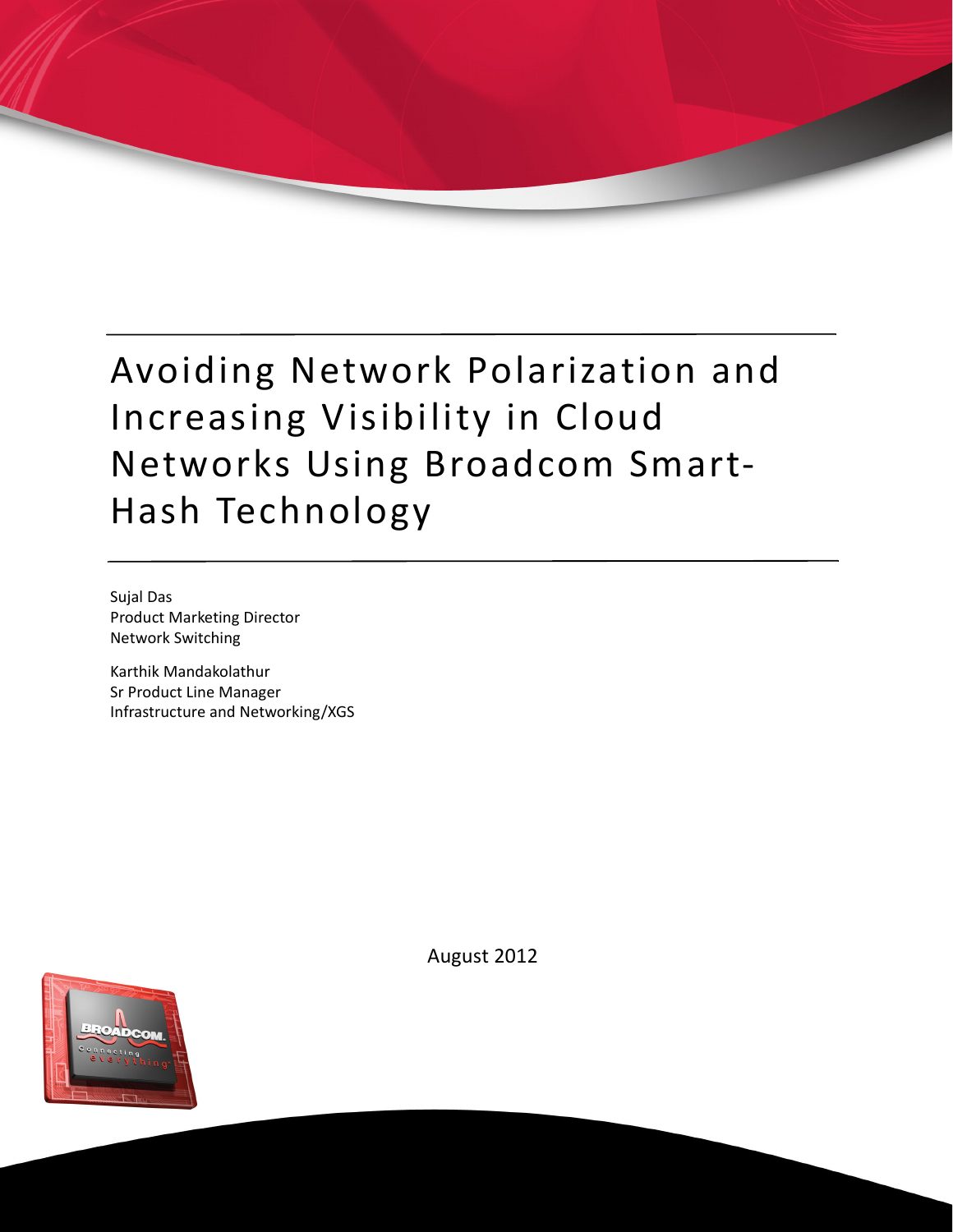#### **Introduction**

Today's massive scale data centers offer high aggregate network bandwidth for large compute clusters. Fast, fat, and flat networks are widely deployed with the more ubiquitous adoption of computer virtualization and the proliferation of clustered applications. Broadcom's StrataXGS® architecture-based Ethernet switches support the SmartSwitch series of technologies to ensure that such network infrastructure design requirements can be implemented comprehensively, cost-effectively, and in volume scale. This set of innovative and unique technologies, available in current and future StrataXGS Ethernet switch processors, serves as the cornerstone of Ethernet switch systems from leading equipment manufacturers worldwide.

Data centers must be purpose-built to handle current and future workloads — evolving rapidly and driven by high volumes of end users, application types, cluster nodes, and overall data movement in the cloud. In turn, the cross-sectional bandwidth of these cloud-scale data center networks is increasing rapidly, outpacing the increase in physical link speeds. ECMP (Equal Cost Multipathing) and port-channeling are common implementations that construct point-to-point higher-capacity logical paths using multiple redundant parallel physical paths. Traditionally, both ECMP and port-channel implementations attempt to distribute flows uniformly across the physical links that form the logical path. The decision as to which flows use which physical links is based on a static hash of a fixed set of fields from the packet header. This static hashing scheme is suboptimal and gives rise to network polarization whereby multiple traffic flows may traverse and burden the same link and leave other links underutilized. This limitation no longer suits the scalability needs of today's data centers. Broadcom's Smart-Hash technology, part of Broadcom's SmartSwitch series of technologies, implements several new hashing enhancements that improve network performance and overcome limitations imposed by traditional schemes. This white paper discusses current data center traffic trends, the implications of such, and related enhancements featured in Smart-Hash technology.

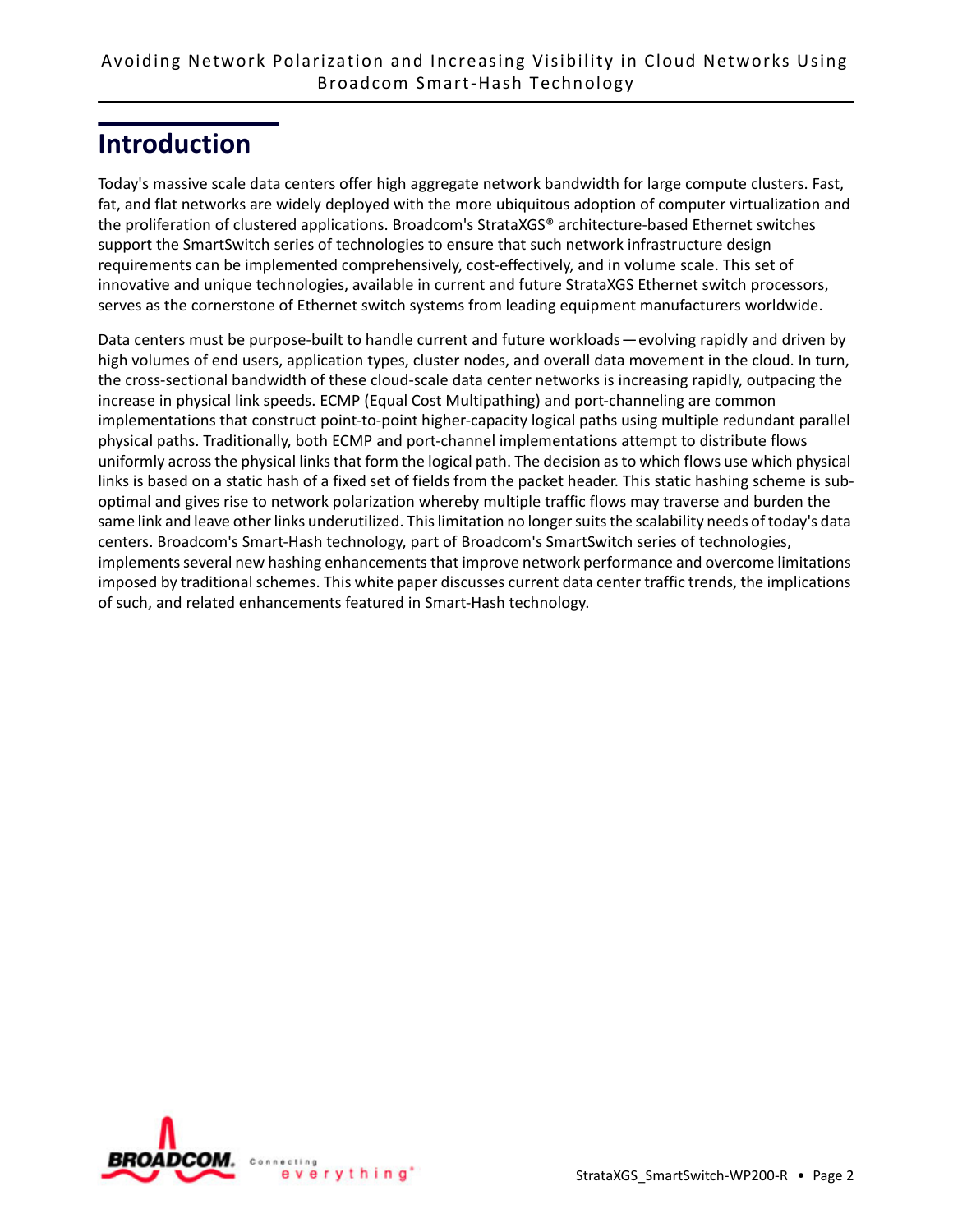# **Traditional Hashing Mechanism**

As shown in [Figure 1](#page-2-0), traditional load-balancing systems split traffic bound through a logical fat link to multiple outgoing physical links. Typically, the physical link corresponding to a flow is ascertained by calculating a hash based on packet header fields and a subsequent modulo operation based on the number of physical links. A good load-balancing system should be able to split evenly the traffic to the multiple outgoing links. In addition, packets belonging to the same flow should flow out in order to the end destination.



**Figure 1: Traditional Hashing Used for Load Balancing**

<span id="page-2-0"></span>This static hashing scheme, which has worked well in carrier and enterprise networks, was later borrowed for use in the data center. Considering current trends in the data center traffic patterns, however, this scheme is no longer effective for data centers and cloud networks.

Web, application, and database server applications running as VMs (virtual machines) that can reside in any server in any rack — coupled with the increased use of clustered applications (such as Hadoop) in modern data centers — results in increased east-west traffic patterns in data center networks. Such east-west traffic includes server-to-server, server-to-storage, and server rack-to-server rack traffic. This trend is changing the inherent design of network topologies, from oversubscribed and tiered networks to fast, fat, and flat networks, which require new features in network switches.

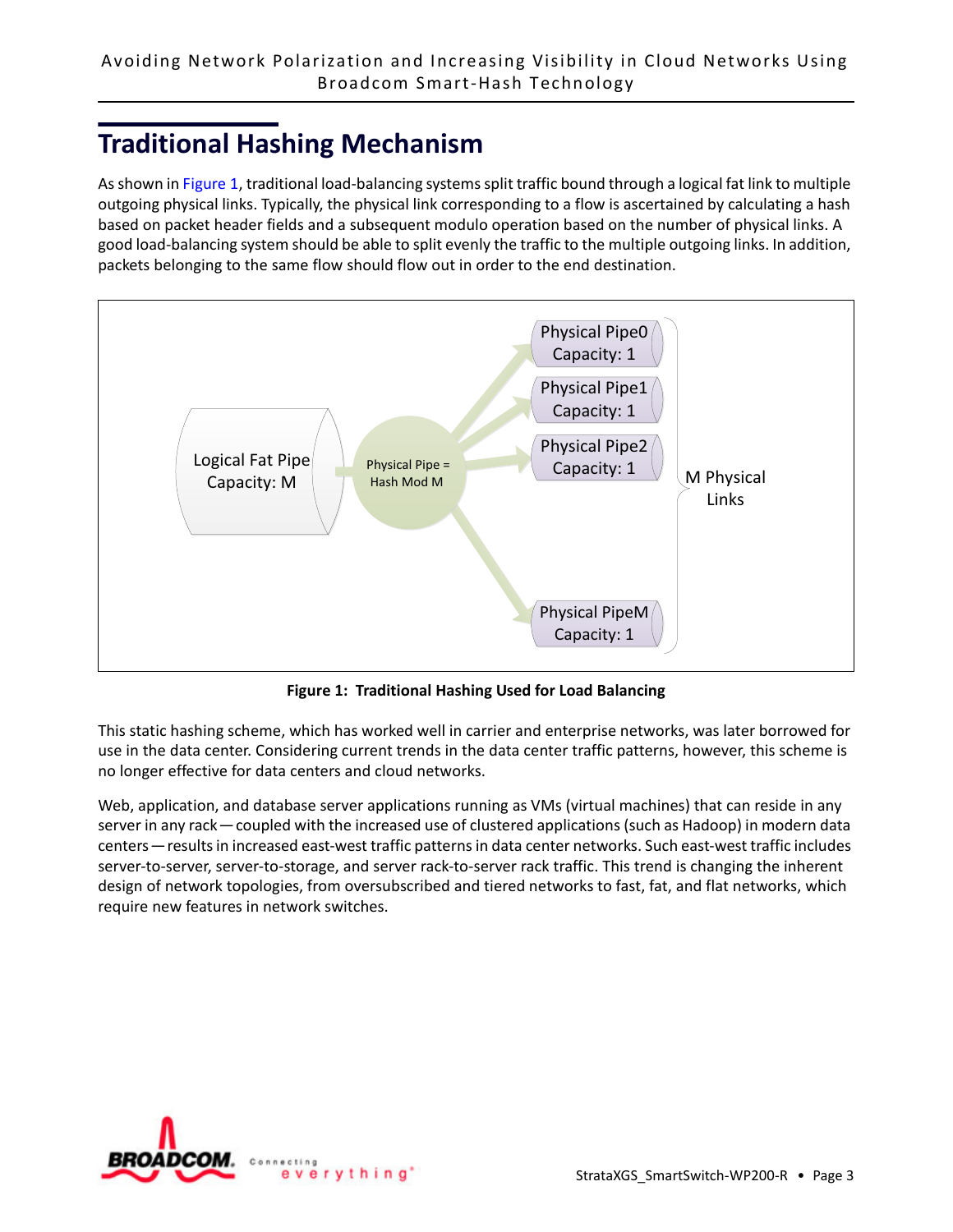# **Data Center Traffic Trends and Implications**

Data center networks are a hotbed for innovation and, in recent years, are seeing unprecedented growth. Large enterprises are building enormous data centers with massive scale. Others are choosing to host their data centers in the cloud. Driven by the latest silicon advances, increased bandwidth and port densities of switchon-a-chip systems, traditional three-tier network designs are being replaced by fast, fat, and flat networks that consist of resilient and flexible CLOS topologies with very high cross-sectional bandwidth.

Following are some essential implications of this trend:

- Data centers of such massive scale, for example, those using several thousand links, will experience frequent link failures resulting in network polarization. It is critical that networks perform normally and deliver packets in order under such failure conditions.
- Newer protocols and encapsulations are introduced year after year to improve data center automation and network management. Newer packet header fields redefine flows and how packets need to be treated.
- With the introduction of new network features, the general ability to debug and trace packets becomes a necessity.
- With the adoption of cloud hosting services, security has become ever more essential. Stateful packet inspection and intrusion detection systems will continue to gain importance.

To effectively manage these new implications, Broadcom's Smart-Hash technology features the following enhancements to the traditional hashing scheme:

- *Resilient Hashing* addresses link failure and live topology changes.
- *Flexible Hashing* handles newer encapsulations and protocols.
- *Symmetric Hashing* incorporates packet traceability and stateful protocol debug.

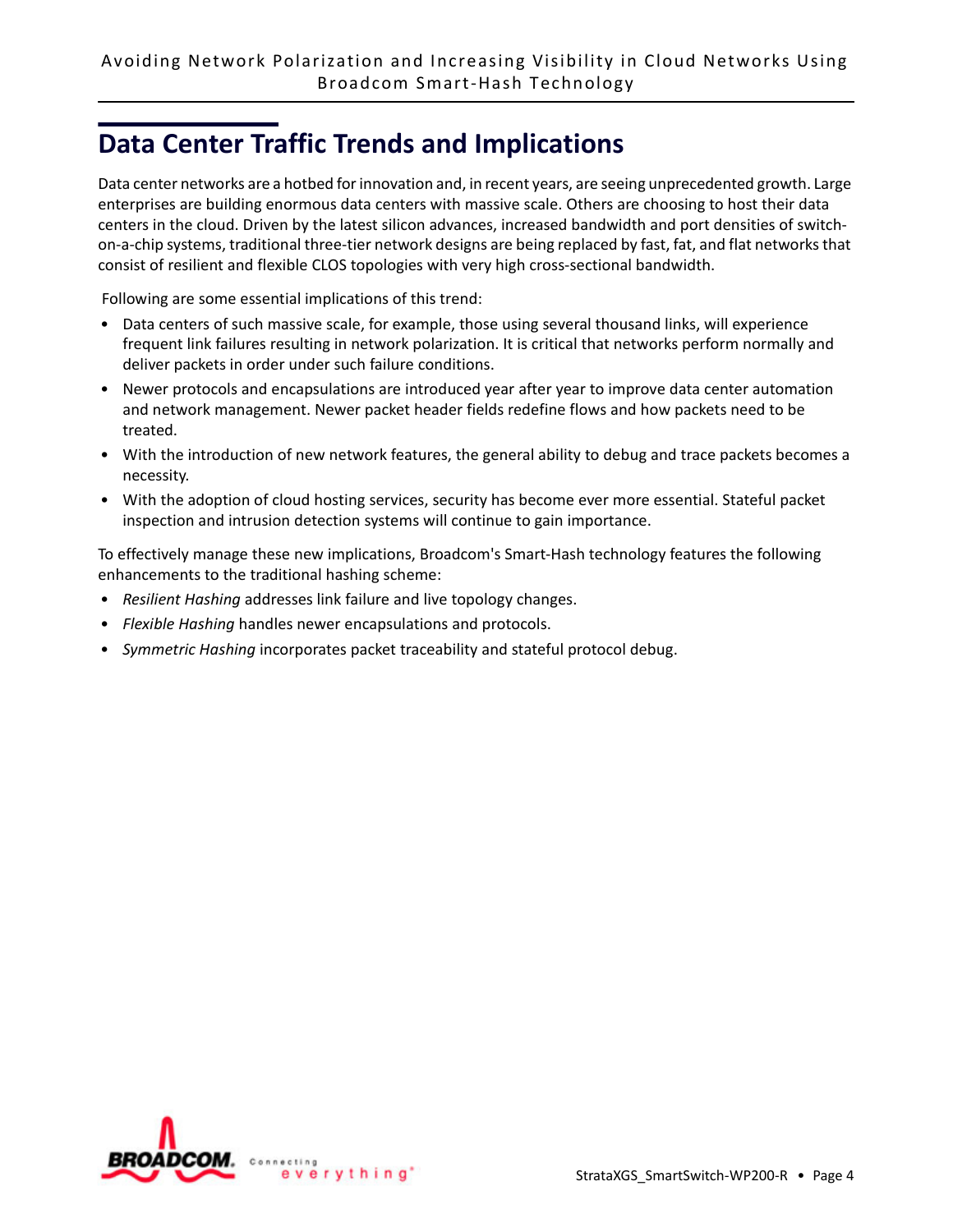# **Resilient Hashing**



Consider the example of traditional static hashing shown in [Figure 2.](#page-4-0)

**Figure 2: Traditional Static Hashing During Link Failure**

<span id="page-4-0"></span>M physical links are used to form a logical fat pipe. The static hash scheme uses a modulo-M operation to associate a flow with a physical link. In case of a link failure, this modulo operation will change to a modulo- (M-1) operation. In this scenario, even the flows that did not originally flow through the failed link may be assigned a new link. This reassignment may temporarily result in out-of-order packet delivery even for the flows that were not using the failed link.

In contrast, the Smart-Hash Resilient Hashing scheme, as shown in [Figure 3 on page 6,](#page-5-0) incorporates a resilient hashing engine to associate flows with physical ports. In case of link failure, only the affected flows are redistributed uniformly across the remaining good physical links. Flows originally using the good links remain unaffected and are not reassigned to a new link.

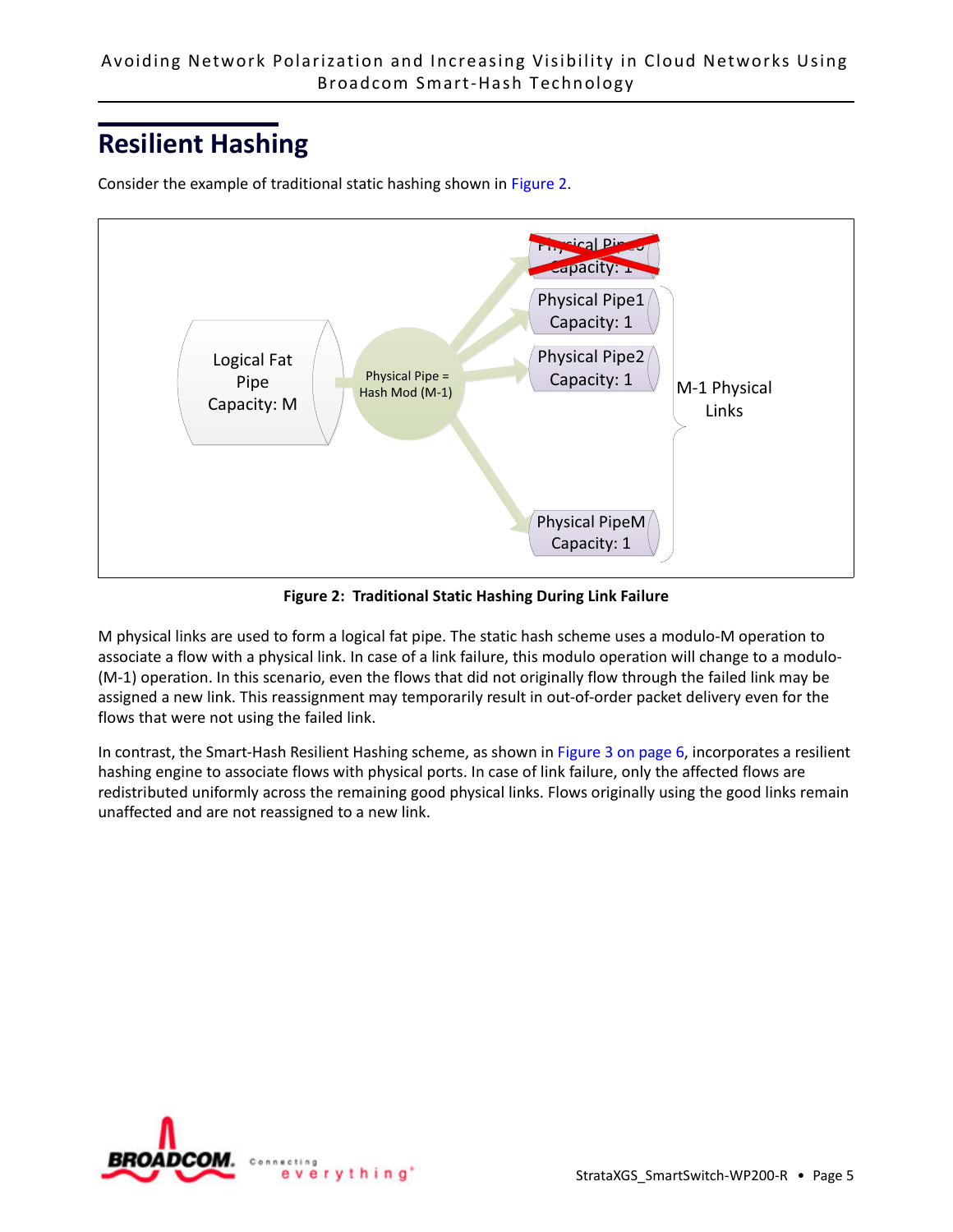

<span id="page-5-0"></span>**Figure 3: Resilient Hashing During Link Failure**

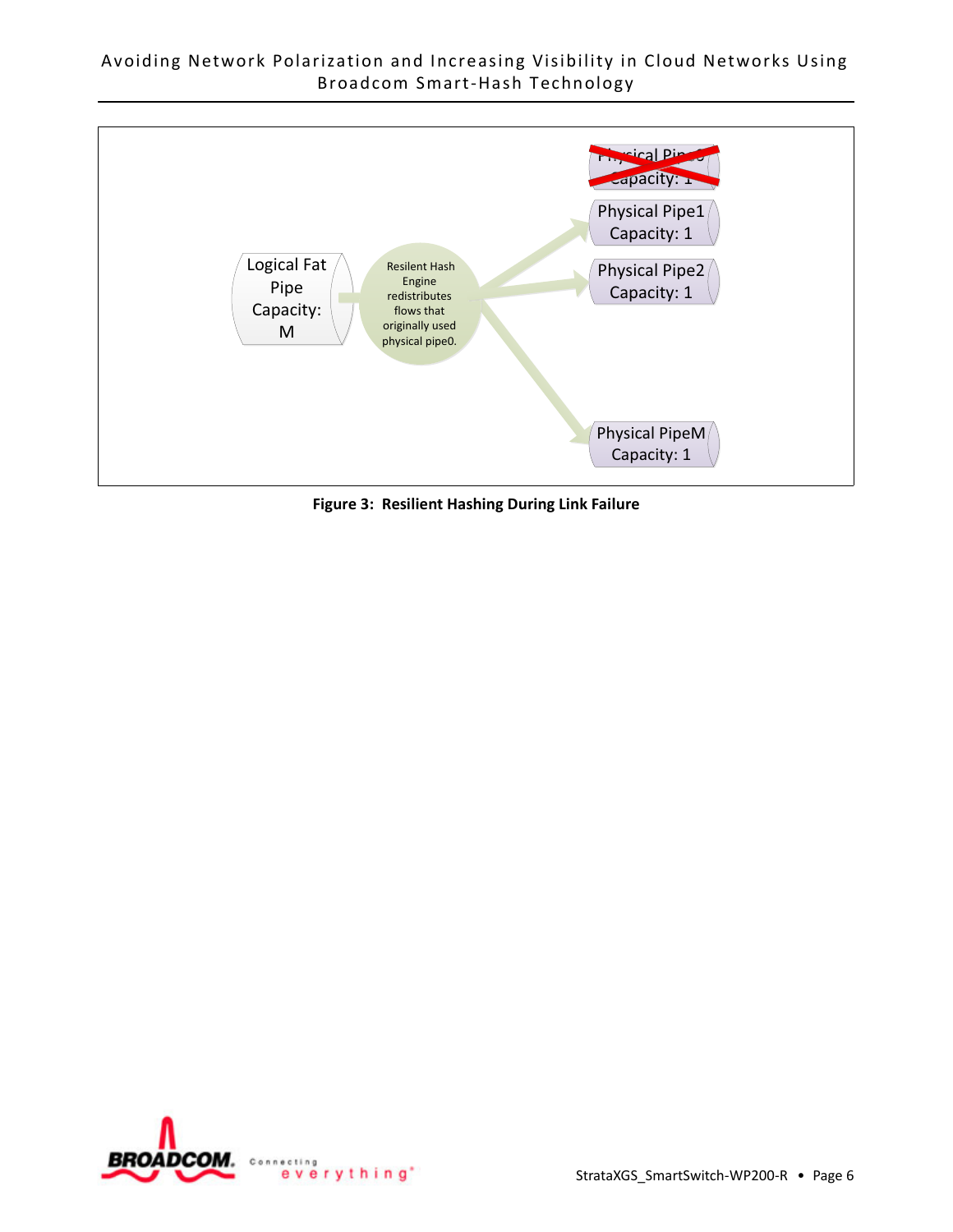# **Flexible Hashing**

Data center features are evolving rapidly, as illustrated by the accelerated adoption of tunneling protocols such as VXLAN (Virtual Extended LAN) and NVGRE (Network Virtualization using Generic Routing Encapsulation). The common advantage of these tunneling schemes is that transit switches in the network primarily operate on the outer headers, so that only switches in the periphery need to treat these packets differently.

From the vantage point of the L2oL3 (layer 2 over layer 3) transit switch, the inner header of the packet changes more frequently than does its outer header. Traditional static hashing schemes are based on a standard set of fields in the outer packet header. With minimal variation in the outer header, it is difficult for network transit switches to distribute packets evenly across physical paths. Flexible Hashing enhances the hash to include more packet header fields at programmable offsets, and also supports L3, L3 Tunneling, and L4 packets (see [Figure 4\)](#page-6-0).



<span id="page-6-0"></span>**Figure 4: Typical Topology in a Data Center Using L2oL3 Tunneling**

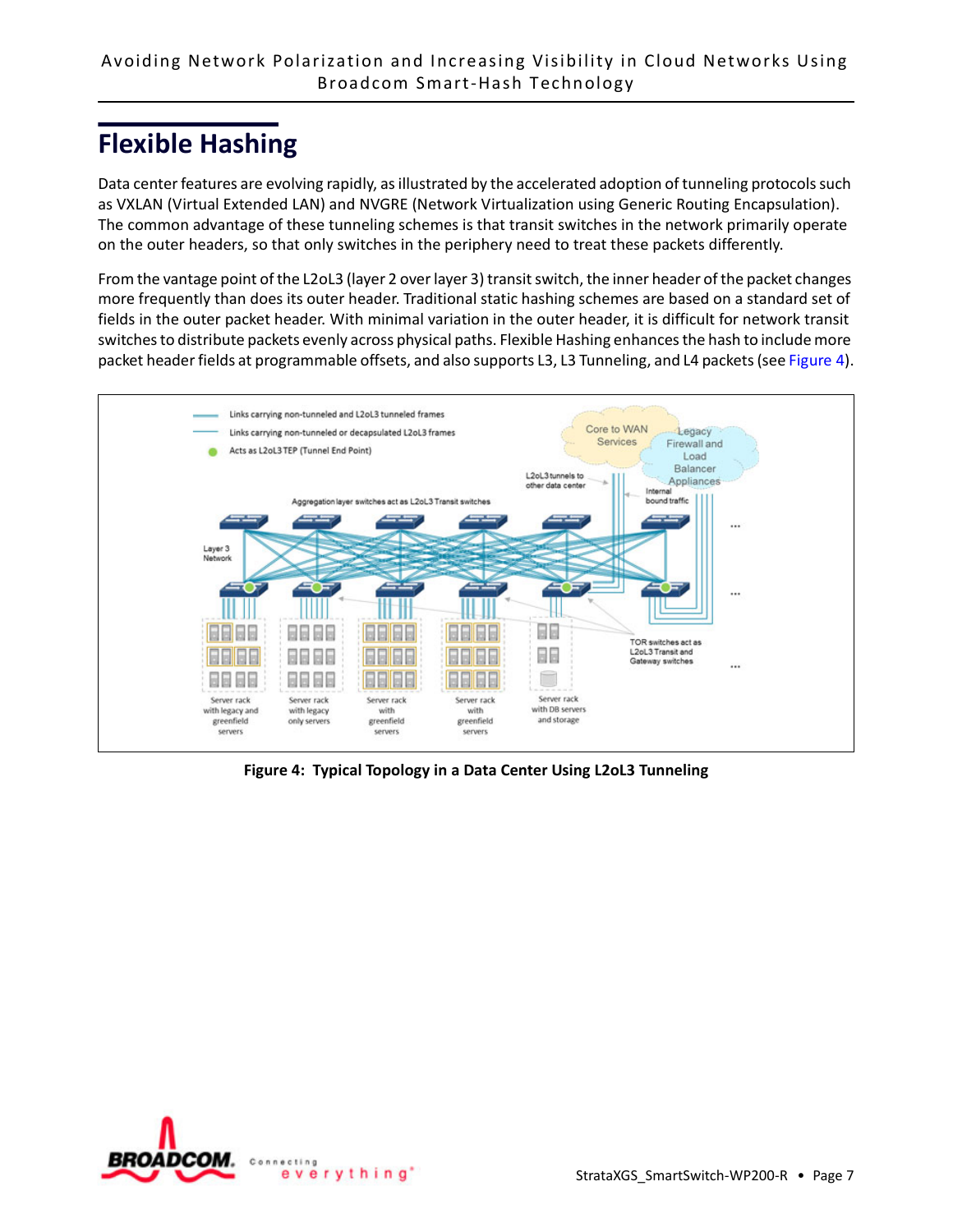# **Symmetric Hashing**

Symmetric Hashing ensures that packets belonging to the same bidirectional network communication travel the same physical paths in both directions. This requirement is necessary for intrusion detection systems that are placed in line on the network to analyze higher-level bidirectional transactions at the packet level. For network designers, this feature is also a useful and convenient debug feature. For example, protocol inspection devices can simply rely on the data captured on a single physical port. With this data, the analyzers will be able to reconstruct higher-level transactions.

Consider the example shown in [Figure 5.](#page-7-0) Two service modules are connected to the ToR (top-of-rack) switch through an EtherChannel. Service module0 must see IP traffic flowing in both directions. Symmetric Hashing in the ToR normalizes the hash computation and yields the same hash value for packets flowing in both directions. As a result, packets flowing in both directions travel through port0 to the intrusion detection device.



<span id="page-7-0"></span>**Figure 5: Example Use of Symmetric Hashing Technology**